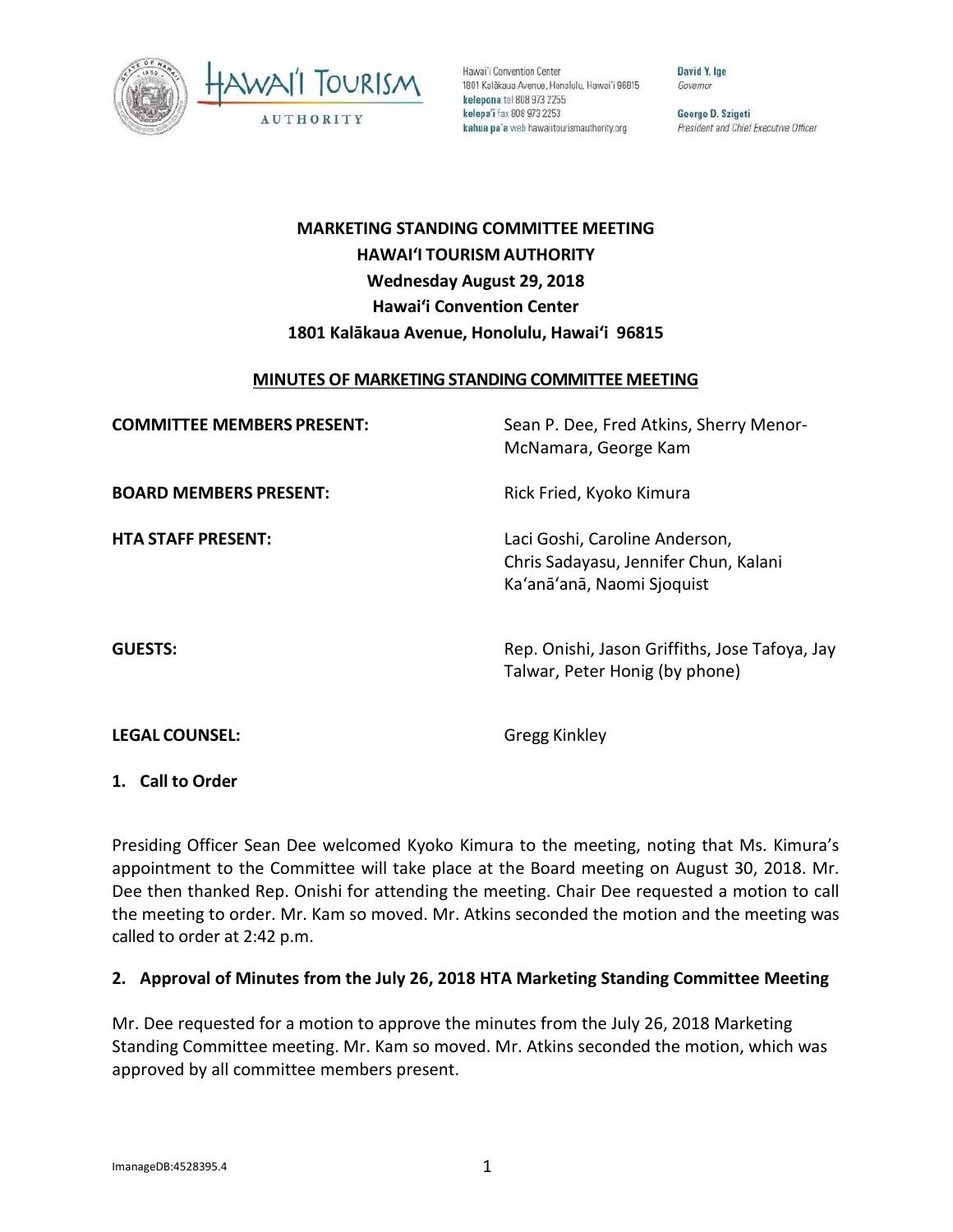Mr. Dee reported that the Global Tourism Summit registration and planning is progressing on target and the Summit is projected to sell out. Mr. Dee noted that there will be a big push to promote registration in these final months leading up to the Summit.

## **3. HTA Brand Management Plan and Budget**

Mr. Dee announced that the HTA staff requested that the Committee defer discussion on this agenda item to the end of the meeting.

### **4. Research Presentation**

Mr. Dee announced that he asked Jennifer Chun to present briefly on research methods in response questions raised at prior meetings regarding the research that Ascendant has conducted for HTA as well as the recent local resident sentiment survey.

Ms. Chun began by explaining the two-part procedure in place at HTA for reporting. The first part of this procedure is in the pre-award stage. Festivals and events go through an RFP process, which includes estimated impacts on visitor statistics; sports events use the Ascendant scorecard to estimate impacts. The second part of this procedure is the post-event reporting, which includes a contractor program report for all events, Nielsen reports that HTA orders on a handful of events, and an Ascendant sponsorship impact report from Ascendant for sports events.

Ms. Chun added that the resident sentiment survey indicates across all islands that residents agree that tourism allows the HTA to sponsor festivals, activities, and sports events for both residents and visitors.

Ms. Chun then presented the four factors reported in Nielsen reports that HTA examines to determine the visitor impacts of festivals and events: 1) the economic impact; 2) event satisfaction; 3) the tourism impact; and 4) the community impact. Ms. Chun noted that for 2018, HTA has ordered Nielsen reports and reviewed the impacts of 12 events. For 2019, HTA has budgeted for Nielsen reports on 37 separate events to get a more complete picture of the impacts that HTA-sponsored events have on visitors and residents.

Ms. Chun stated that the Nielsen reports demonstrate that the Ironman, followed by the Tournament of Champions, brought the largest economic impact to the State this year.

Mr. Atkins asked if the responses from the surveys are from people who attended the event or the public at large. Ms. Chun explained that the surveys are completed by people attending the event, but added that HTA will be adding some off-event numbers in the future.

Mr. Dee noted that one of HTA's tourism objectives is to try to attract a more quality visitor. Mr. Dee asked whether the numbers in these reports showing that people at the events are staying in the State longer than the duration of the events corresponds to whether those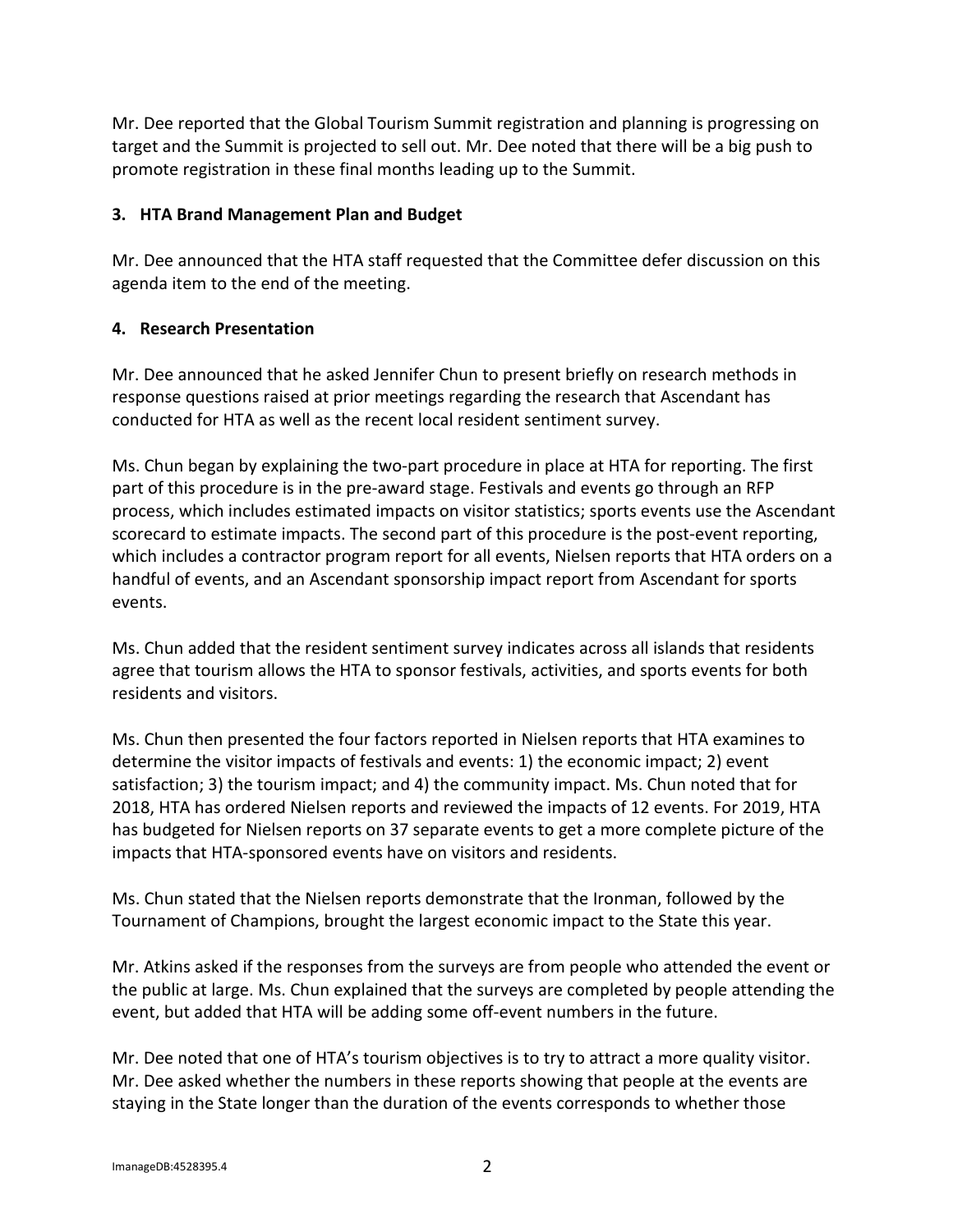visitors are high-quality visitors. Ms. Chun explained that the data shows that out-of-state visitors that come for a specific event, such as the Merrie Monarch Festival, stayed longer and likely had higher spending averages than visitors who did not plan their travel around an event.

Ms. Chun then reported that the event satisfaction survey results demonstrate that the Lotte Championship event scored the highest among tourists, but local residents enjoyed the MAMo - Maoli Arts Movement event the best. Ms. Chun noted that the Ironman received high scores from both local residents and tourists.

Ms. Chun then explained that the tourism impact survey measures visitors that travel to Hawaiʻi for a specific event. The results from that survey demonstrate that for the Ironman, 98% of non-resident survey respondents came to Hawaiʻi specifically for the Ironman. Ms. Chun also noted that the Merrie Monarch Festival, Lotte Championship, and the Hawaiʻi Food & Wine Festival brought large numbers of visitors who planned their trips specifically for those events.

Ms. Chun explained that the survey responses contained in the community impact report, which measures resident sentiment towards using Transient Accommodation Tax ("TAT") revenues to pay for events, demonstrates the residents believe such use is reasonable. Ms. Chun reported that the Merrie Monarch Festival rates the highest of these events for residents who believe that local government participation is important for the success of these events. Ms. Chun noted that a large number of respondents support HTA using TAT funds for events and feel that having the government involved in these events as it is very important to them. Ms. Chun also noted that survey respondents agree the HTA-sponsored events and festivals make a positive contribution to the image, appearance and reputation of Hawaiʻi and are visitor-friendly.

Ms. Chun provided a brief breakdown of the survey results from each of the twelve surveyed events. Ms. Chun added that, with respect to local resident sentiment: 60% believe events help support Hawaiian culture; 87% state that they are likely to return to future events; 87% believe that the event makes a positive contribution to the image, appearance and reputation of Hawaiʻi; 73% agree that events are Kama'aina friendly; 80% believe events are important to the local community; 87% agree that the events are visitor friendly; 65% believe the events enhance the overall quality of life in Hawaiʻi; 66% agree that the event is environmentally friendly; and only 17% believe that the events create an inconvenience for local residents.

Ms. Chun then presented the results of Ascendant's research. Ascendant's surveys were sent to visitors in a two-wave, web-based approach. Ms. Chun explained that Ascendant first surveyed attendees for the Ironman World Championship, the Xterra Championships and Trail Run, the Maui Jim Invitational, and the Hawaiʻi Open. Later, Ascendant sent out a second batch of surveys for the Clippers game, the Honolulu Marathon, the Hawaiʻi Bowl, the Sentry Tournament of Champions, and the Sony Open.

Ms. Chun stated that Ascendant's research focuses on the travel impact on attendees, Hawaiʻi's attributes, travel plan impacts, impacts to respondent's perceived favorability of HTA, and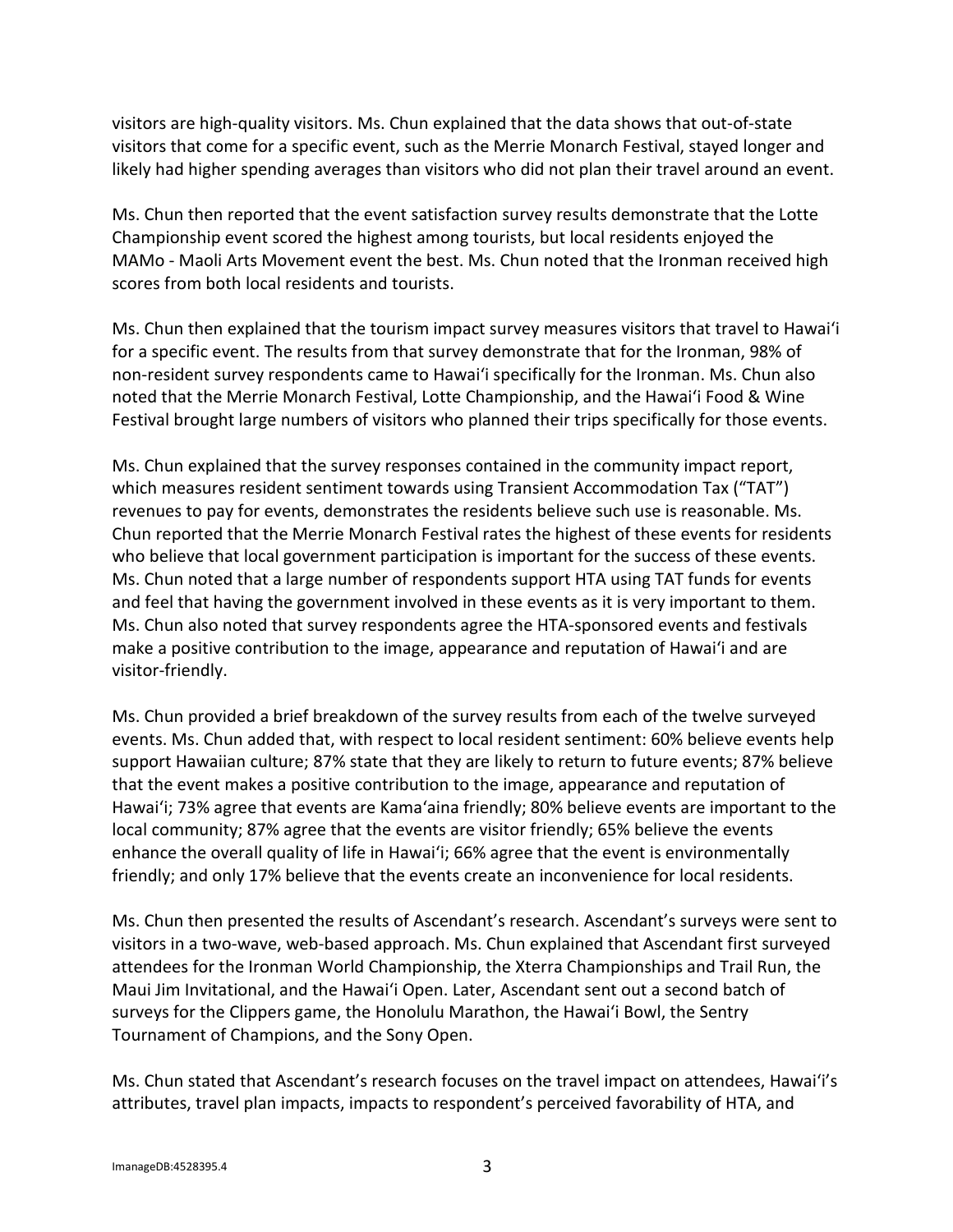#### event interest.

Ms. Chun then reported that the Sony Open and the Hawaiʻi Open had the largest projected attendance of all of the sports events. Ms. Chun noted that Ascendant's research demonstrates that, when people can view an event on TV, the event is seen as more prestigious and Hawaiʻi is viewed by survey respondents as more accessible.

Ms. Chun reported that the Clippers event reported the highest percentage of viewers who said they planned to visit Hawaiʻi in the next five years. Ms. Chun then reported detailed travel impact metrics results. In response to questions addressing the impact of sporting events on respondents' desire to travel to Hawaiʻi, respondents who regularly watch the event on TV responded that they were very interested or interested in visiting Hawaiʻi. In response to questions addressing the impact of televised sports events on Hawaiʻi's perceived accessibility, those who watch a sporting event on TV believe that Hawaiʻi is an accessible destination. In response to questions addressing sports events' impact on Hawaiʻi's prestige, those surveyed who regularly watched the sporting event on TV felt that Hawaiʻi was a prestigious destination. In response to questions addressing the impact of sports events on respondents' travel plans, people who regularly watch the sporting event on TV selected Hawaiʻi as a destination they are planning to travel to in the next three years.

Ms. Chun then reported that the results of the Sport and Event Fan Status Analysis Groups, which Ascendant compiled to review the percentage of sports fans who would be interested in watching an event on television. For the following sports, the following percentage of survey respondents reported that they are 'Passionate' or 'Average' fans of each sport: professional basketball at 58%; college football at 49%; college basketball at 43%; professional tennis at 28%; professional golf at 23%; marathons at 19%; endurance racing at 16%; and triathlons at 16%. Of those fans, the following percentage would be interested in watching the following specific Hawaiʻi sports events on television: L.A. Clippers at 49%; Hawaiʻi Bowl at 27%; Ironman World Championships at 26%; Sony Open at 20%; Sentry Tournament of Champions at 18%; Maui Jim Invitational at 18%; Honolulu Marathon at 17%; Hawaii Open at 16%; and XTERRA World Championships at 13%.

Mr. Kam stated that the survey numbers for the Clippers event are very high, but his impression was that actual attendance was very low. Mr. Kam asked how HTA and Ascendant reconcile this difference. Mr. Atkins added that the events surveyed are totally different so HTA needs to be careful in how we compare the Ascendant scores across events. Mr. Atkins noted that when people come to visit Hawaiʻi, they do not want to sit and watch the XTERRA challenge. Rather, visitors want to play golf and surf.

Mr. Kam stated that Ascendant needs to develop a metric that can accurately assist HTA in determining which events to support with taxpayer dollars. Ms. Chun responded that the data Ascendant collected with regards to the Clippers event is a great example of this metric. For this event, a lot of people want to watch the Clippers on television, but not many want to visit Hawaiʻi to attend the game.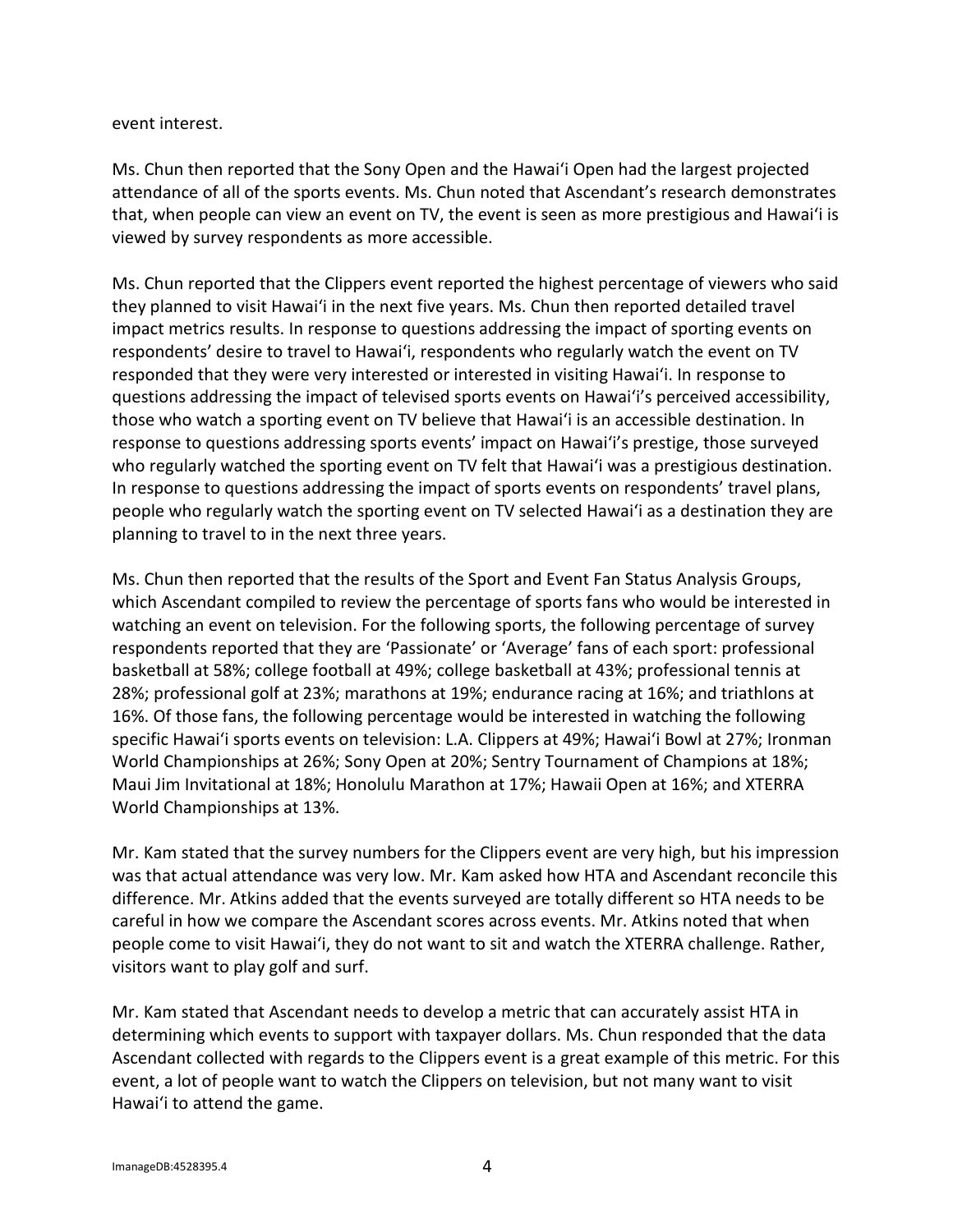Mr. Kam agreed but added that Ascendant needs to add another component to their research to measure how to allocate support from HTA's global marketing teams. Mr. Kam added that HTA needs to know how Ascendant's data is vetted through HT USA. Mr. Atkins suggested that HT USA should review Ascendant's data and provide their input to HTA as HTA budgets for future events. Mr. Atkins then asked Ms. Chun to add a question to the post-event surveys asking: "how do we make it better." Ms. Chun agreed and noted that HTA will include that question in the Neilson and HTA post-event surveys.

Ms. Chun added that all event survey results should be reviewed with that event's objective in mind, noting as an example that HTA's objective for the Kōloa Plantation Days event is much different than HTA's objective for the LPGA Lotte Championship.

Ms. Chun then reported on the SMG Survey, explaining that SMG approached HTA after learning that HTA was considering bringing an L.A. Rams preseason game to Hawaiʻi. Ms. Chun reported that SMG's survey results demonstrate that Hawaiʻi is a top vacation spot for L.A. Rams fans, which number 4.59 million nation-wide. Ms. Chun noted that in the L.A. market, L.A. Kings fans are more likely to visit Hawaiʻi than Rams fans, but not by too high a margin. Ms. Chun then reported that, although the Rams rank  $10<sup>th</sup>$  overall in NFL team popularity among fans wanting to visit Hawaiʻi, their fans over-index against the general population by the highest amount.

Mr. Fried stated that most of the events surveyed are the same year-over-year but noted his surprise that the tennis events have been so popular given rain problems that the Hawaiʻi Open has faced at the Patsy T. Mink Central Oʻahu Regional Park in recent years. Mr. Fried added that the Hawaiʻi Open will be held at the Blaisdell Arena this year to attract the top players in the world.

Mr. Dee added that HTA wanted to share all of the data they have collected for 2018 and noted that HTA will be tracking all 37 events scheduled for FY19 (2018-2019). Mr. Dee added that HTA needs to prioritize these events in order to get a maximum value return on their funding investment.

Mr. Kam asked Mr. Talwar if he had anything that he thought HTA needs to add for their research. Mr. Talwar responded that he would connect with Mr. Honig to better understand Ascendant's methodology and work in HTA's objectives to evaluate the data. Mr. Sadayasu added that HTA wants to ensure that they obtain all the data, analyze it, and then budget accordingly.

Mr. Atkins added that like the Clippers event, which scored well in some areas and low in others, HTA needs to identify how those scores align with HTA's goals for that specific event.

Ms. Chun announced that this year HTA will be adding Japanese language surveys for specific events in order to better gather data on the Japan market.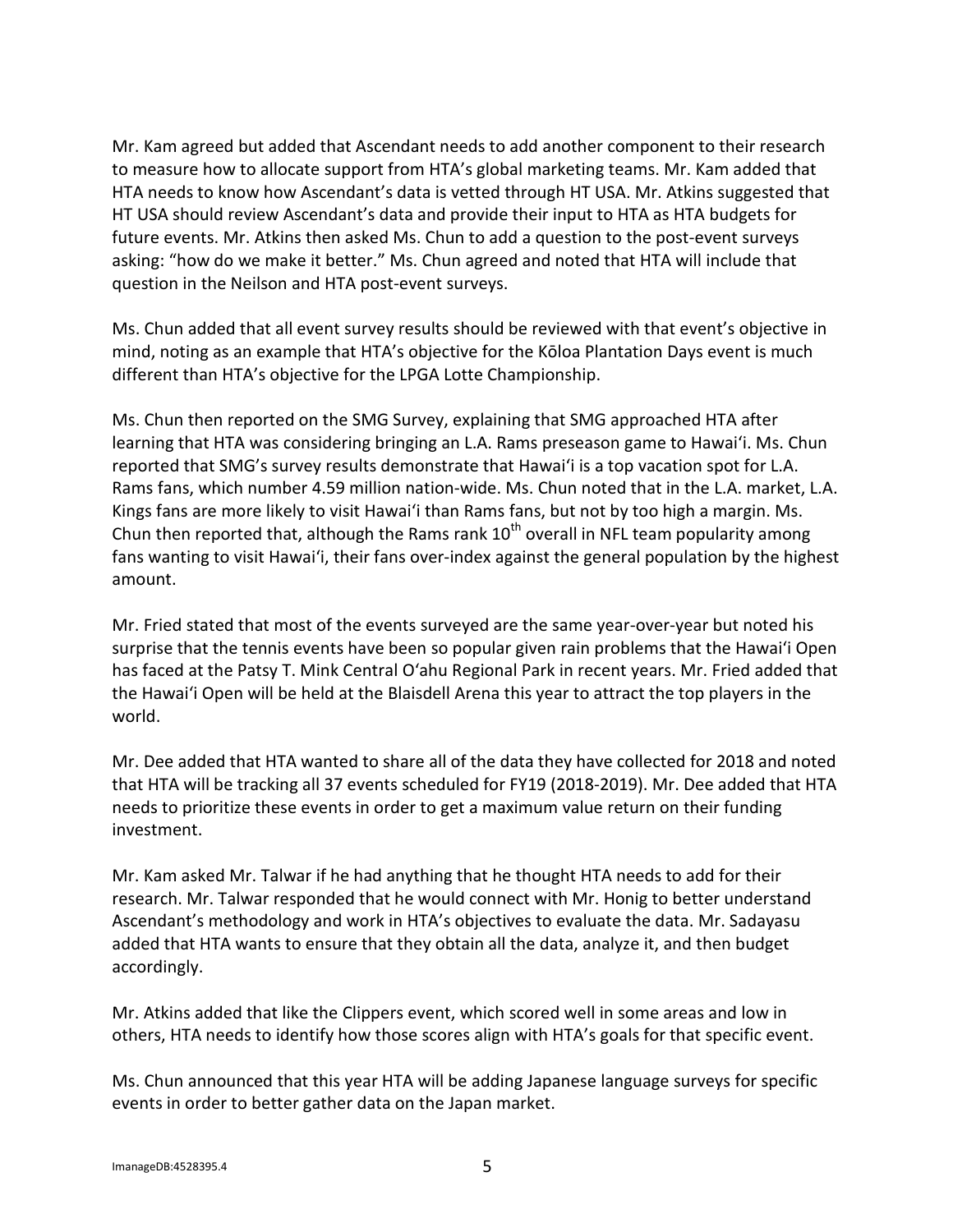Rep. Onishi asked if there is a measure of which events that Hawaiʻi residents feel are important to them so that they can participate. Mr. Dee stated that only 12 surveys have been conducted in past years, which makes it difficult to accurately decipher what events are important to residents, but added that HTA plans on gathering data on all 37 events scheduled for upcoming year. Ms. Chun directed Rep. Onishi to page 30 of the report, which shows more of the data regarding questions targeting residents.

Rep. Onishi explained that his point was that the Clippers game provided residents the opportunity to attend an NBA game without traveling to the mainland. Rep. Onishi explained that it is important to try to provide Hawaiʻi residents with access to some of these kinds of events, which is a factor that HTA needs to take into consideration. Ms. Chun agreed and explained that HTA asks about local resident satisfaction versus tourist satisfaction when they survey attendees' attitudes about events. Mr. Dee then asked if these questions were asked on a per-event basis. Ms. Chun confirmed they are.

Ms. Menor-McNamara asked if HTA has any data regarding the highest support of media impact for local events. Ms. Chun confirmed so.

Mr. Dee thanked Ms. Chun for her presentation.

### **5. Sports Marketing Update**

Mr. Dee acknowledged Peter Honig to update the Committee on the status of HTA's negotiation with the L.A. Rams. Mr. Dee announced that Mr. Honig will make a detailed presentation to the full Board on August 30, 2018.

Mr. Honig reported that negotiations have been productive thanks to the clear direction the Board provided Ascendant. Ascendant has refined the overall event package with the support of the Rams, who have been good partners throughout discussions.

Mr. Honig noted that, at this point, all remaining parties-including the Stadium Authority-are on board with the final terms of the proposal, which will be presented to the Board on August 30. Mr. Honig stated that the Rams and the Stadium Authority understand what is at stake in these discussions.

Mr. Honig then reported that the Rams are willing to meet HTA on common ground with respect to their requested investment amount. Mr. Honig noted that he is aware of some concerns raised by Board members regarding the scheduling of the game towards the end of the pre-season and hotel inventory, but explained that he will follow up with the Rams on these issues.

Mr. Honig concluded by stating his belief that this is an important and impactful event for Hawaiʻi. Ascendant has gotten the Rams to common ground and negotiations are now waiting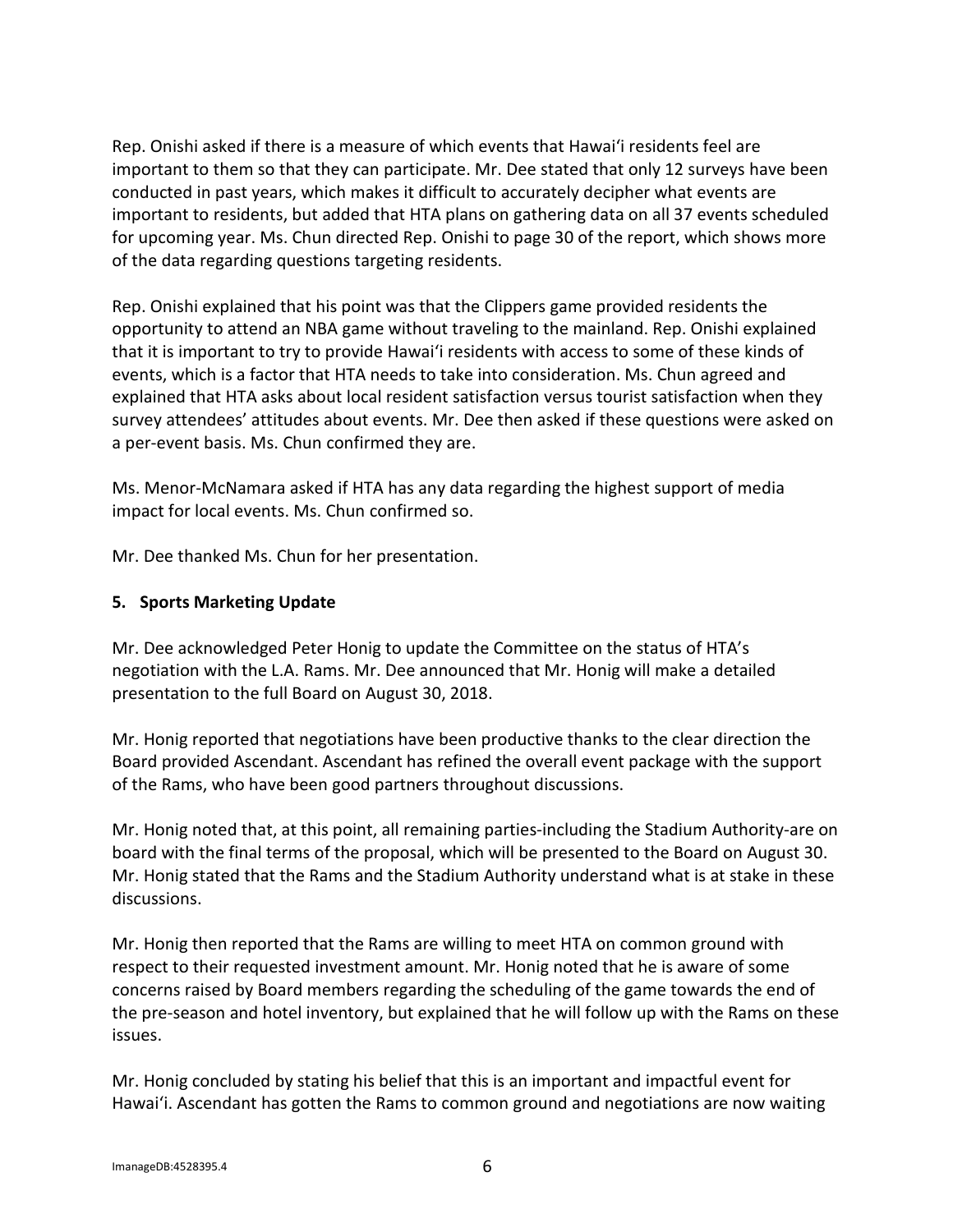on the Board.

Mr. Honig then introduced Jason Griffiths and Jose Tafoya, both with the L.A. Rams. Mr. Honig thanked Mr. Griffiths and Mr. Tafoya for their tireless work on this project for the past year. Mr. Honig also informed the Committee that Mr. Griffiths and Mr. Tafoya happily agreed to fly from Los Angeles with less than 24 hours' notice to speak with the Committee and the Board.

Mr. Griffiths thanked Mr. Honig for the introduction and began by outlining the progress of negotiations so far, explaining that he understands that the Rams are asking for a significant investment from Hawaiʻi. Mr. Griffiths noted that he and Mr. Tafoya want to demonstrate how excited the Rams organization is about this event.

Mr. Griffiths explained that it is his team's responsibility to ensure that fans show up to the game. Mr. Griffiths added that the Rams are excited to attract more fans in Hawaiʻi, especially given the recent movement in the League, most notably with the Chargers and Raiders. Mr. Griffiths added that the Rams want to ensure that the coaches and players participate in meaningful community events while in Hawaiʻi, noting that the team gives 12,000 hours annually to its Los Angeles community. Mr. Griffiths concluded his presentation by explaining to the Committee that he intends to develop a strategy to turn this game into a long-term investment in Hawaiʻi rather than just a one-year event.

Mr. Atkins thanked Mr. Griffiths and Mr. Tafoya for traveling to Hawaiʻi to make their presentation and indicated that HTA would be very interested in seeing how this partnership can be extended beyond one year.

Mr. Ka'anā'anā noted that some of Hawaiʻi's most underserved communities are located on the west side of Oʻahu, some 45 minutes away from the practice facilities, and encouraged the Rams to look at serving those communities while in Hawaiʻi and not just the communities surrounding Aloha Stadium. Mr. Griffiths thanked Mr. Ka'anā'anā for his suggestion and added that this approach echoes the Rams' approach in Los Angeles as well. Mr. Ka'anā'anā also suggested that the Rams and HTA need to examine the possibility of involving the Polynesian Football Hall of Fame with this event. Mr. Fried then thanked Mr. Griffiths and Mr. Tafoya for coming to the meeting.

Mr. Tafoya expressed his appreciation to HTA for his invitation to the meeting. Mr. Tafoya explained that he has been working in the sports industry for most of his life. When he worked for the Oregon Ducks and saw how Marcus Mariota energized the entire Oregon community, he realized the importance of a sports brand on community pride. Mr. Tafoya explained that the Rams see the team's return to Los Angeles as a homecoming, but added that they really want to expand their brand beyond Los Angeles as well.

Mr. Kam asked if HTA could activate neighbor islands for this event. Mr. Atkins asked how long the team would be staying in Hawaiʻi. Mr. Griffiths responded that the length of the team's stay is currently being negotiated, but is expected to be approximately five days.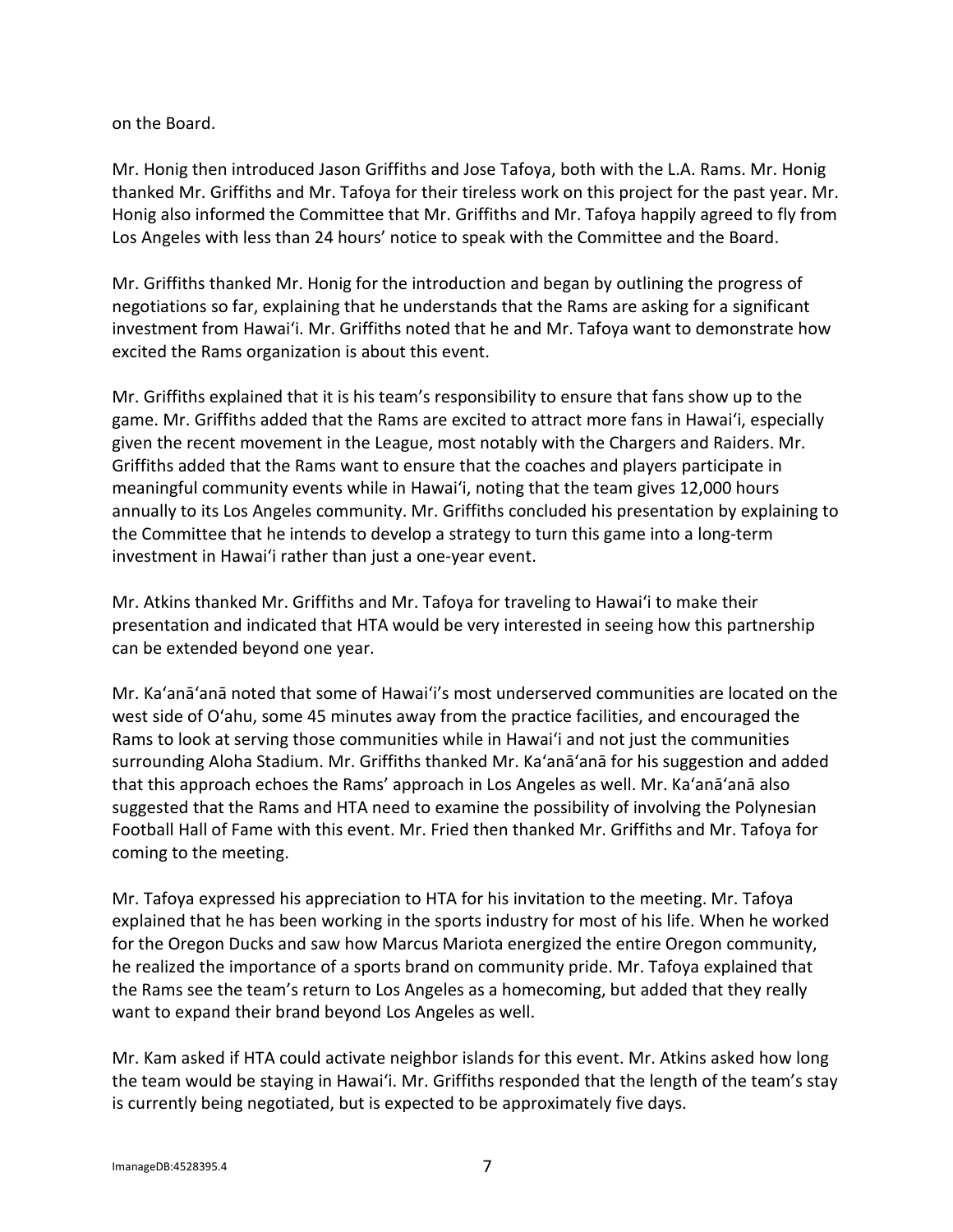Mr. Kam then suggested that the Rams' alumni travel to the neighbor islands for community events in conjunction with the game. Mr. Kam noted that if the Rams goal is to develop a Rams fan base in Hawaiʻi, the team may want to spread their message across the State. Mr. Kam also expressed his happiness at hearing that the Rams are interested in continuing this event in Hawaiʻi for more than one year. Mr. Tafoya expressed his agreement with Mr. Kam's suggestion and explained that the Rams are excited to explore how they can support HTA and vice versa.

Mr. Atkins suggested working with the local youth leagues on the neighbor islands to set up fundraisers that can help support those young athletes' travel to Oʻahu for the game. Mr. Atkins also suggested that HTA should examine the possibility of getting support from the counties for at-risk youth to travel to the game as well, noting that this is where the county-State partnership comes into play.

Mr. Dee announced that he circulated a new term sheet and valuation for this request to the Committee members in advance of today's meeting and explained that HTA has come a long way in reducing the investment amount, developing entitlements, and working to develop a year-long program. Mr. Dee added that HTA has been in frequent discussions with the Stadium Authority. He also clarified that the Rams will be responsible for the risk and reward tied to ticket sales. Mr. Griffiths added that all the risk and reward for facilities, such as concessions and parking, goes to the Stadium all the risk and reward for ticket revenue goes to the Rams. Mr. Kam clarified that HTA will not see a direct return on its investment, but the State will get that return on investment through the Stadium Authority.

Ms. Menor-McNamara asked if there was any way to entice Los Angeles residents to fly to Honolulu for the game. Mr. Griffiths responded that, while such a program is not in the term sheet, it would be beneficial to both the Rams and HTA to do so.

Mr. Atkins asked if the game would be held at night or during the day and whether it will be televised. Mr. Griffiths explained that he could not give a concrete answer yet as to the time of the game, but added that the Rams have been picked up for a televised event every year so there is a high likelihood this game will be televised.

Mr. Atkins expressed his hope that the State, the Stadium Authority and the City and County of Honolulu address the parking and traffic impacts that this event will create and suggested that a committee be formed with all stakeholders to ensure that we show the world that Hawaiʻi can hold a first-class event.

Mr. Dee noted that the Board has this proposal on the August 30 Board meeting agenda and thanked Mr. Griffiths and Mr. Tafoya for coming to Hawaiʻi, adding that that the Rams have delivered on the Board's request. Mr. Dee noted that, about a year ago, HTA was getting a lot of pushback on their ability to develop a sports strategy and expressed that this negotiation with the Rams proves otherwise.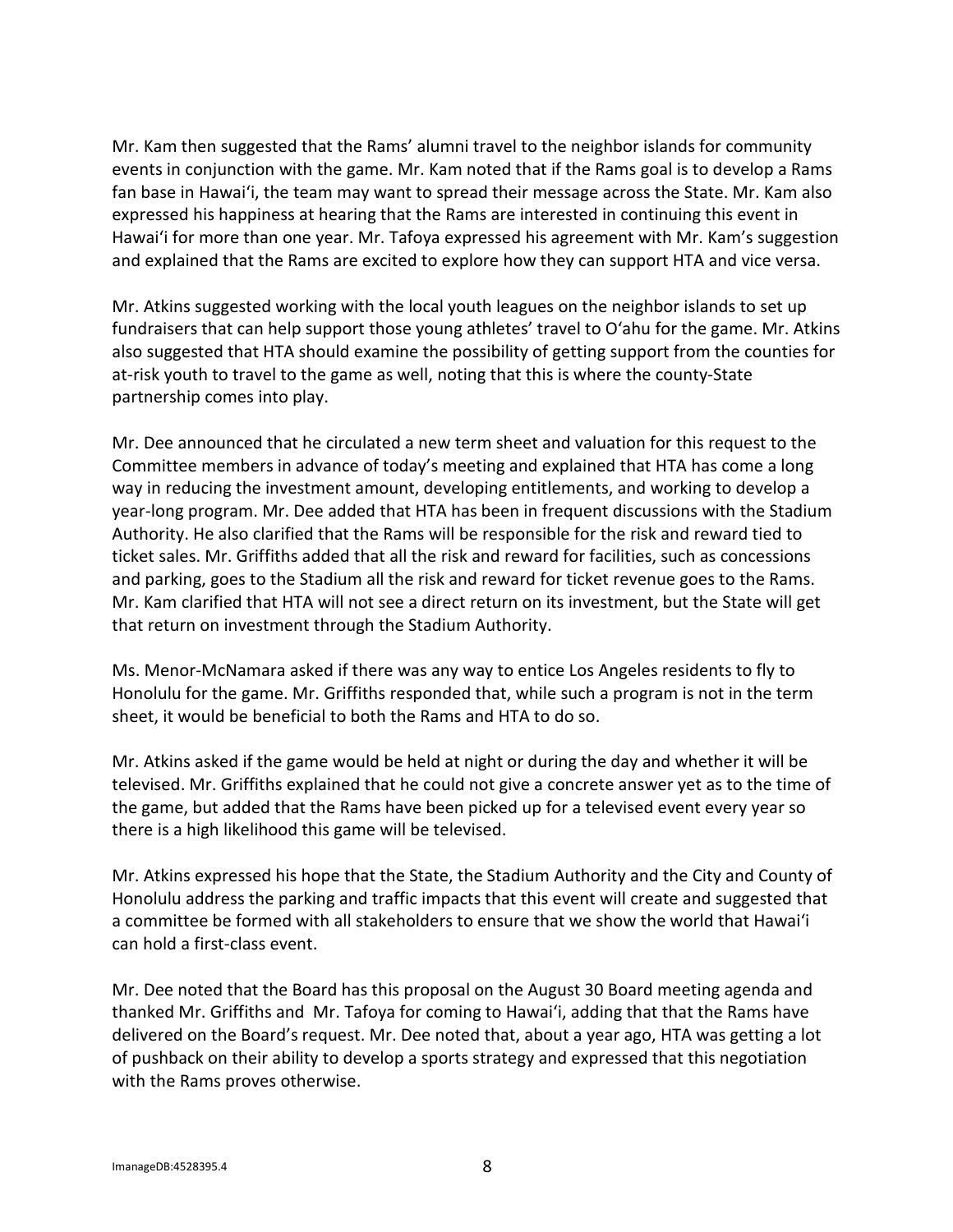Mr. Atkins asked if anyone present had any remaining challenges to this proposal so that the Committee can develop responses ahead of the Board meeting. Mr. Kam responded that he did not have any major concerns, but noted that it is important that HTA listen to HT USA and their other global partners. Mr. Kam also expressed his confidence in HTA and the Rams to work together to make this event a success.

Mr. Togashi expressed his appreciation for Mr. Griffiths and Mr. Tafoya flying in from Los Angeles for the Committee meeting. Mr. Togashi then noted that, as the Vice President of Finance for HTA, he has always been upfront about his position. Mr. Togashi explained that he has always cautioned the Board to reflect on whether they are making their decision after considering opportunity costs and what other opportunities that HTA could be supporting with this money. Mr. Togashi also stated that he believes it is important to take a long-term view of HTA's budget. Mr. Togashi concluded by stating that, if the Board decides to accept this proposal, HTA staff will stand behind the Board and assist in implementing the program.

Mr. Dee thanked Mr. Togashi for his input and added that he believes that HTA has sufficiently funded its reserves, but welcomed input from Rep. Onishi. Rep. Onishi stated that he thought the dialogue that HTA has taken in the past months has excellent, explaining that this decisionmaking process is what the Legislature is looking for from HTA. Legislators want HTA to back up their decisions with the process by which they came to the decision. Rep. Onishi noted that the process HTA has taken in reviewing this proposal makes it a stronger project and added that, if the Board decides to move ahead with this event, he will support that decision.

Mr. Fried asked if the Rams know which of the four preseason games will be played in Hawaiʻi. Mr. Griffiths indicated that Mr. Honig has asked for the third or fourth game, but added that they were waiting on confirmation from the Rams' leadership team.

# **3. HTA Brand Management Plan and Budget (deferred)**

Mr. Dee then announced that the Committee would return to discussion on Agenda Item 3, deferred earlier in this meeting. Mr. Dee reported that the Board approved the Budget at the last meeting but were also supposed to approve the HTA Brand Management Plan. Mr. Dee asked whether the Board could provide pending approval of a working Brand Management Plan while HTA recruits the new leadership team in order to give the new leadership team time to vet the Plan.

Mr. Togashi offered his apologies for not asking for approval of the Brand Management Plan at the July Board meeting and noted that approval of the Plan is on the agenda for the August Board meeting. Mr. Togashi noted that the Plan was distributed to the Board in June and that an addendum was added after the last Board meeting with specific programs that the Board requested.

Mr. Dee asked that all Committee members review the Plan before the Board meeting on August 30, 2018.